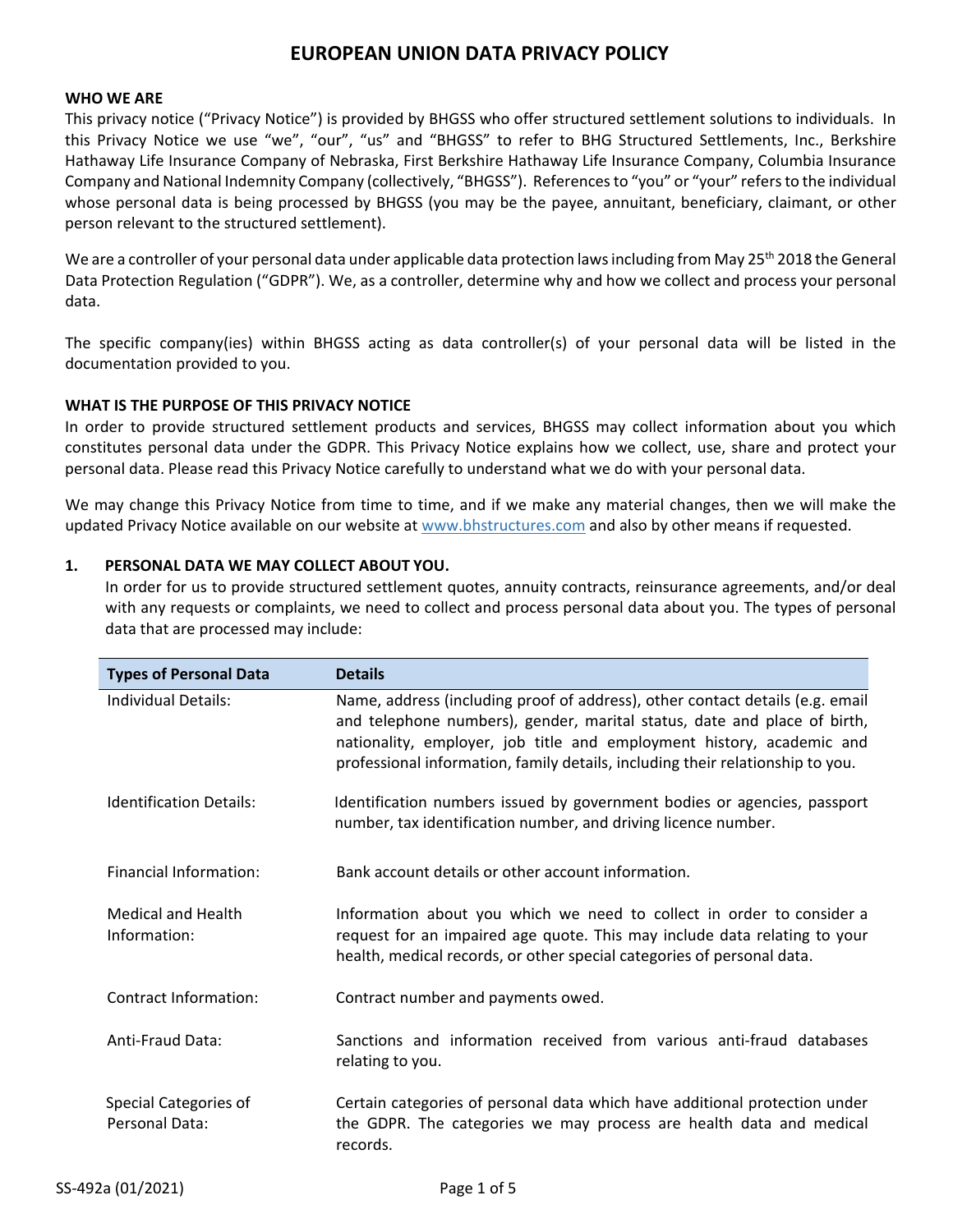## **2. WHERE WE MIGHT COLLECT YOUR PERSONAL DATA FROM**

We might collect your personal data from various sources, including:

- you;
- your family members, representative, or advisors;
- other insurance market or structured settlement market participants;
- anti-fraud databases, sanctions lists, court files, and other databases;
- government agencies; or
- in the event we are unable to collect necessary personal information from you or your representatives or advisors, we may collect such information from the defendant or insurer with whom you are settling.

Which of the above sources apply will depend on your particular circumstances.

## **3. WHO HAS ACCESS TO YOUR PERSONAL DATA?**

The lifecycle of your structured settlement may involve the sharing of your personal information between structured settlement market participants (e.g., an attorney, structured settlement consultant, insurer, reinsurer), some of which you will not have direct contact with. In addition, your personal data may not have been collected directly by us.

You can find out the identity of the initial data controller of your personal data within the structured settlement life-cycle by contacting the following persons:

- Your attorney and, if a structured settlement consultant assisted you, the structured settlement consultant will be the initial data controller and their data protection contact can advise you on the identities of other structured settlement market participants that they have passed your personal data to.
- If you are receiving structured settlement payments as a result of the death of the original structured settlement recipient, the initial data controller of your personal data may be the plaintiff attorney, structured settlement consultant, structured settlement recipient, or us, depending on the circumstances. You may contact us to learn if we are the initial data controller of your information.

## **4. THE PURPOSES, CATEGORIES AND LEGAL GROUNDS FOR OUR PROCESSING OF YOUR PERSONAL DATA.**

Data protection law says that we are only allowed to use personal information if we have a proper reason for doing so. This includes when we share it outside of BHGSS. Data protection law says we must have one or more of the following reasons:

- **To fulfil a contract we have with you**
- **When it is our legal duty**
- **When it is in our legitimate interest**
- **When you consent to it**

When we have a commercial or other business interest reason of our own to use your personal information this is called a "legitimate interest". We will tell you what that is if we rely on it as a means to process your data.

We will not collect and use special categories of personal data information without your consent unless the law allows us to do so. If we do collect and use special categories of personal data without your consent, it will only be for the following reasons:

- When it is necessary for reasons of substantial public interest, or
- To establish, exercise or defend legal claims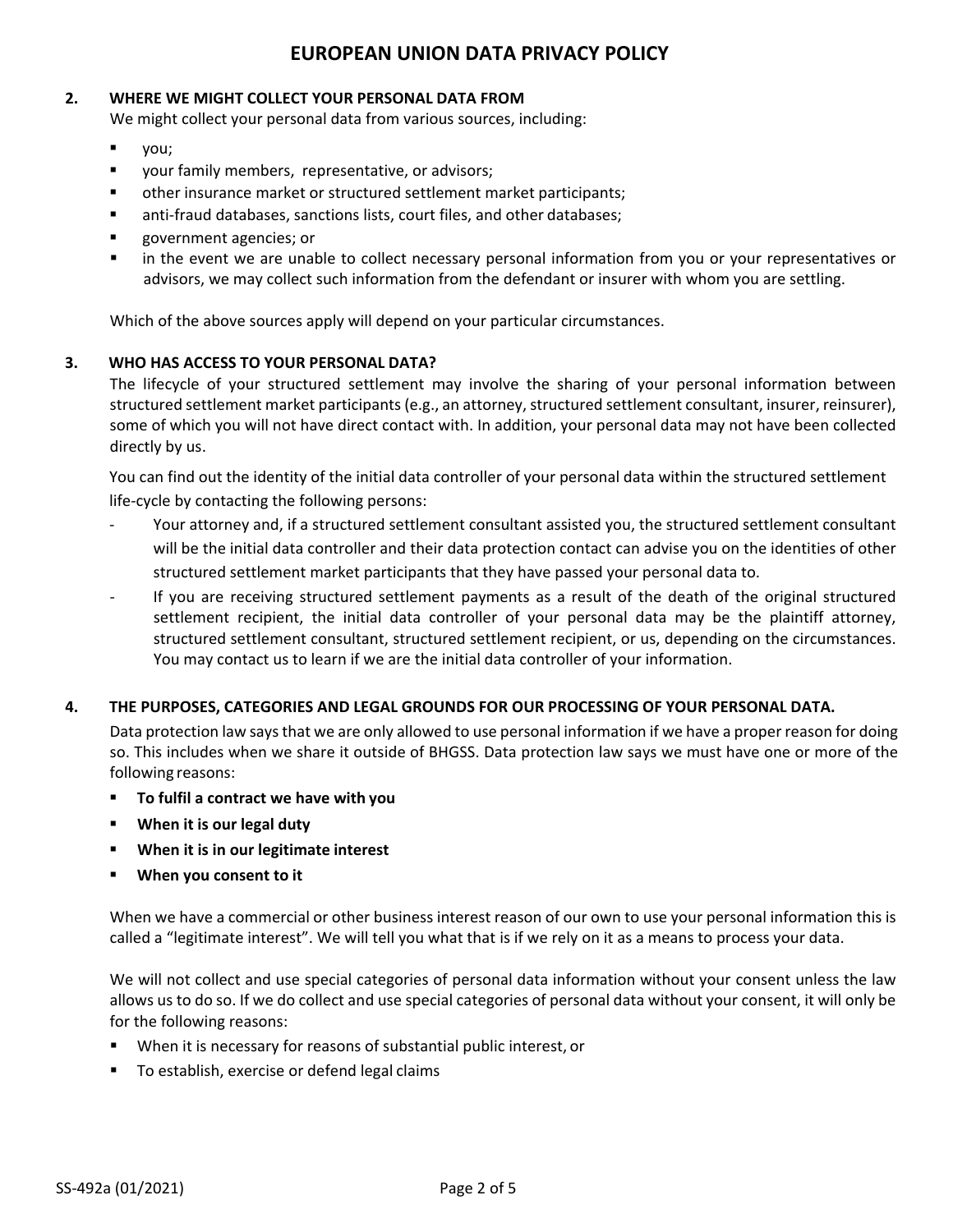We set out below the purposes and legal basis for which we may process your personal data during the lifecycle of providing structured settlement products and services to you.

| <b>Purpose</b>                                                                                                                                                                                                                                                                                                        | <b>Categories of Data</b>                                                                                                                                                                            | <b>Our Reasons</b>                                                                                                                                                                                                                                                        |
|-----------------------------------------------------------------------------------------------------------------------------------------------------------------------------------------------------------------------------------------------------------------------------------------------------------------------|------------------------------------------------------------------------------------------------------------------------------------------------------------------------------------------------------|---------------------------------------------------------------------------------------------------------------------------------------------------------------------------------------------------------------------------------------------------------------------------|
| <b>Quotation / Contract Inception</b><br>Establishing payment issuance<br>Evaluating your final settlement to<br>ensure accurate contract details<br>Providing standard-age quotes and<br>rated-age quotes<br>Setting you up as a client including<br>possible fraud, sanctions, and anti-<br>money laundering checks | <b>Anti-Fraud Data</b><br><b>Contract Information</b><br><b>Financial Information</b><br>٠<br><b>Health Information</b><br>٠<br><b>Identification Details</b><br>٠<br><b>Individual Details</b><br>٠ | Consent<br>Compliance with a<br>Legal Obligation<br>Legitimate Interests<br>Fulfil potential client's request<br>Ensure client information is<br>accurate<br>Ensure appropriate product<br>and premium<br>Performance of our contract with<br>you<br><b>Public Domain</b> |
| <b>Contract Administration</b><br>Client care including<br>communication with you<br>and sending updates<br>Payments to and from individuals                                                                                                                                                                          | Contract Information<br><b>Financial Information</b><br><b>Individual Details</b>                                                                                                                    | Consent<br>Legitimate Interests<br>To correspond with<br>payees, beneficiaries, or<br>claimants in order to<br>facilitate contract or<br>payment changes initiated<br>by an authorized person<br>Perform Contract                                                         |
| Throughout the lifecycle of your<br>structured settlement<br>Complying with our<br>legal and regulatory<br>obligations<br>Handling complaints<br>Pricing and risk modelling                                                                                                                                           | <b>Contract Information</b><br><b>Financial Information</b><br><b>Identification Details</b><br><b>Individual Details</b>                                                                            | Consent<br>Legal Obligation<br>п<br>Legitimate Interests<br>٠<br>To build risk models that<br>allow the acceptance of<br>cases at appropriate<br>premiums                                                                                                                 |

- To structure our business appropriately

Substantial Public Interest

## **5. WHO WE MAY SHARE YOUR PERSONAL DATA WITH**

In order to undertake the activities listed above, it may be necessary to share your data with third parties. Who we share this data with may depend on the structured settlement products and services we provide to you but may include:

- **EXECUTED Structured Settlement Consultants**
- Reinsurance intermediaries
- **Reinsurance Companies**
- **Anti-Fraud agencies and private investigators**
- **Regulators, government departments and databases**
- **•** Outsourced service providers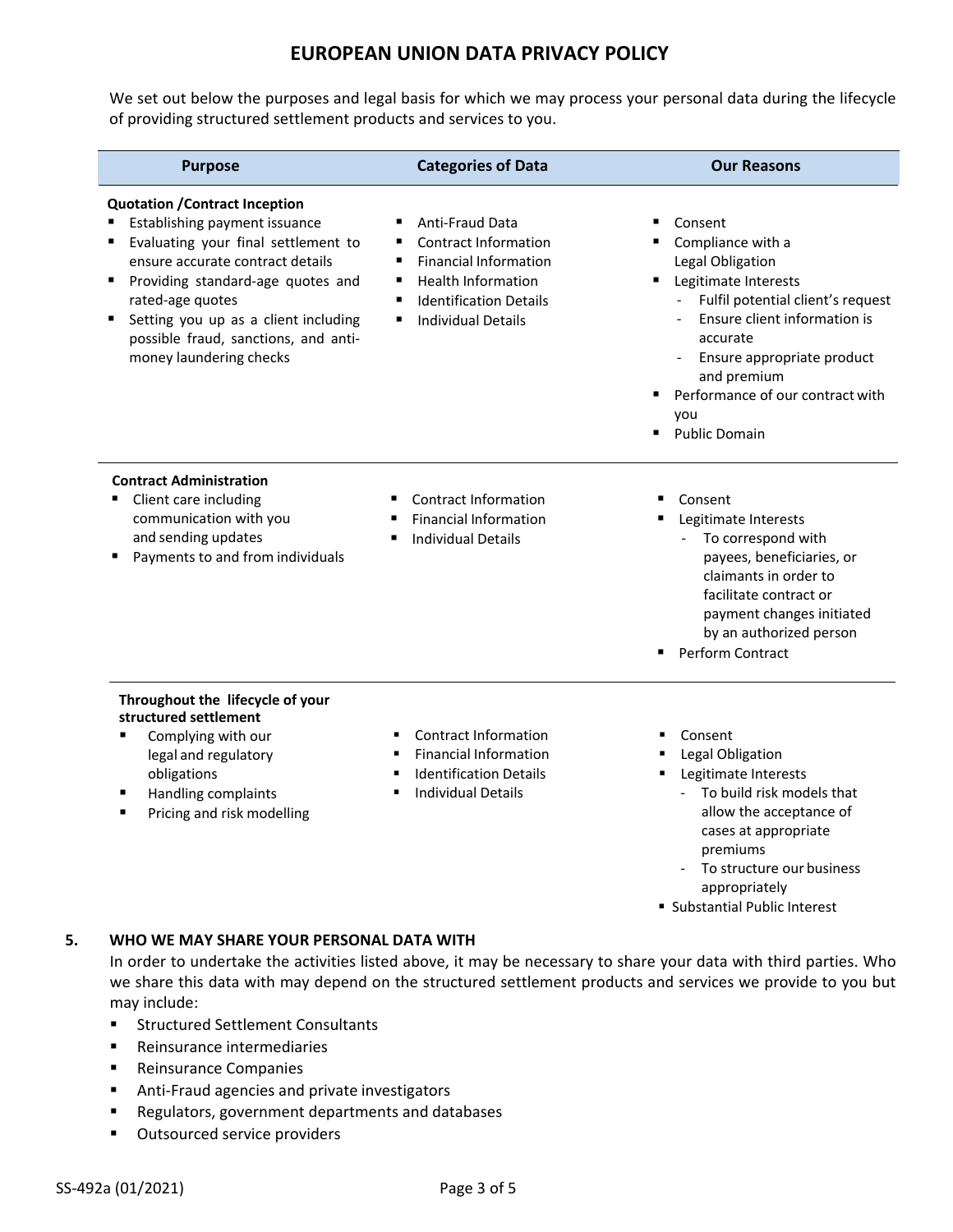We may also share your personal data with certain BHGSS affiliates within the Berkshire Hathaway Group who are located in the United States, Europe, or Canada and who provide administration and consulting services to us in relation to the structured settlement products and services we provide to you.

### **6. CONSENT**

In order to provide you a structured settlement quote and administer your contract we may need to process your special categories of personal data, such as medical and health records, as set out against the relevant purpose.

Your consent to this processing may be necessary for BHGSS to achieve this.

You may withdraw your consent to the processing of medical and health data at any time.

### **7. PROFILING**

When calculating the premium necessary to provide you a structured settlement, we may compare your personal data against actuarial mortality tables to produce a quote. This may be considered profiling under the GDPR and is used to ensure premiums reflect risk.

### **8. RETENTION OF YOUR PERSONAL DATA**

We will keep your personal data only for so long as is necessary and for the purpose for which it was originally collected. In particular, we will keep your personal data for so long as there is any possibility that either you or we may wish to bring a legal claim under the contract, we have a legitimate business reason for the data, or where we are required to keep your personal data due to legal or regulatory reasons.

### **9. YOUR RIGHTS**

If you have any questions in relation to our use of your personal data, you may contact the Annuity/Structured Settlement Manager at BHGSS by post or email using the following details:

Ray Driessen, Annuity/Structured Settlement Manager BHG Structured Settlements, Inc. 1314 Douglas Street, Suite 1400 Omaha, NE, 68102-1944 United States Email: dataprotection@bhstructures.com

BHGSS also has a European Representative for Data Protection purposes for enquiries from European Union Citizens and you may also contact our Representative at:

BHGSS Data Protection Enquiries Resolute Management Limited 1 Grant's Row Dublin Ireland

Under certain conditions, you may have the right to require us to:

- provide you with further details on the use we make of your personal data/special categories of data;
- provide you with a copy of the personal data that you have provided to us;
- **update any inaccuracies in the personal data we hold;**
- delete any special category of data/personal data that we no longer have a lawful ground to use;
- where processing is based on consent, to withdraw your consent so that we stop that particular processing;